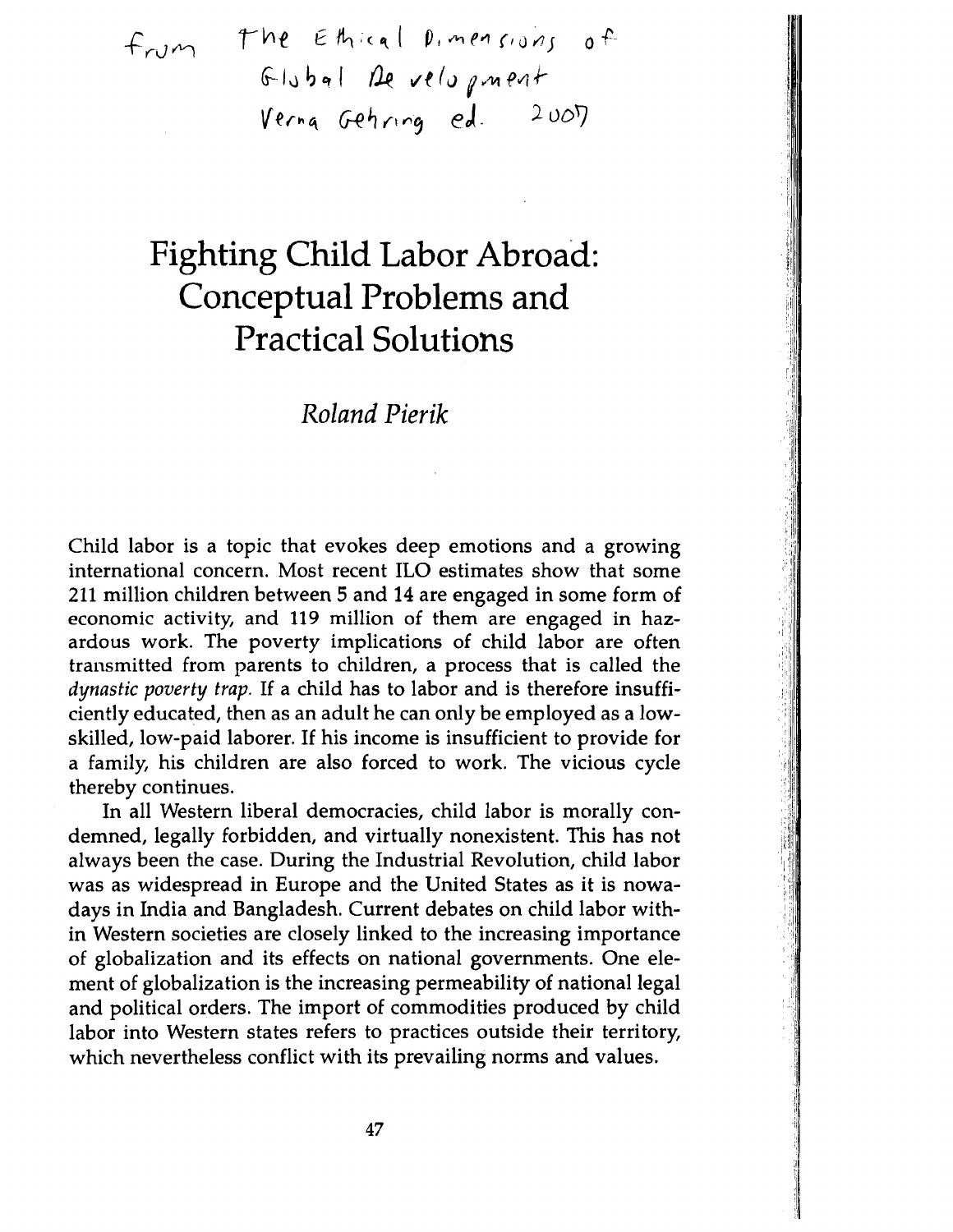One finds a near consensus in Western liberal democracies that child labor is a deplorable practice that should be abandoned. Rejecting child labor on moral terms is one thing; fighting it, however, is quite another matter. What, if anything, should governments of affluent societies do to combat child labor?

The problem is that the directness of our intuitions does not automatically translate into straightforward certainty about ways to fight the problem. One complication is that the Western opposition against child labor is usually based on an implicit conception of childhood that is not always embraced in countries in which most child labor occurs. A second complication is that not all work for children is inherently bad. This chapter distinguishes *child work,*  activities that take the child's growth and development into account, from *child labor,* which is harmful because it hinders children's physical, psychological, emotional, or social development. Finally, not every Western action against child labor is ipso facto in the best interest of the children involved. This has been shown by an example that has gained notoriety. In 1995 the US Congress considered the Child Labor Deterrence Bill (which carne to be known as Harkin's bill after Senator Tom Harkin, democratic senator from Iowa, one of its sponsors) that sought to forbid the import of products made with the involvement of workers under the age of 15. Supporters of this bill hoped (and expected) that such a boycott would result in these children returning to school. Soon after the introduction of the bill, the TV channel NBC broadcasted a documentary showing that Wal-Mart, America's largest retailer, was selling clothing made by child labor in Bangladesh. The visibility of small children producing clothing for the US market shocked both the public and politicians and brought Harkin's bill to the center of attention, not only in the USA. Although the bill was never passed, it caused shockwaves in some countries that mainly export to the United States. For example, the Bangladeshi Garment Manufacturers and Export Association (BGMEA) perceived the discussions in the US Congress as a threat to the export of its products. Nervous factory owners, unwilling to risk access to their most important market, quickly fired around 50,000 children-75% of the total then employed. The expectations in the United States that these children would return to school was not only overly optimistic, it also turned out to be dramatically naive. Development expert Ben White concluded that

> $\frac{1}{2}$  $\label{eq:2} \frac{1}{2} \int_{0}^{2\pi} \frac{1}{2} \left( \frac{1}{2} \right)^{2} \left( \frac{1}{2} \right)^{2} \left( \frac{1}{2} \right)^{2} \left( \frac{1}{2} \right)^{2} \left( \frac{1}{2} \right)^{2} \left( \frac{1}{2} \right)^{2} \left( \frac{1}{2} \right)^{2} \left( \frac{1}{2} \right)^{2} \left( \frac{1}{2} \right)^{2} \left( \frac{1}{2} \right)^{2} \left( \frac{1}{2} \right)^{2} \left( \frac{1}{2} \right)^$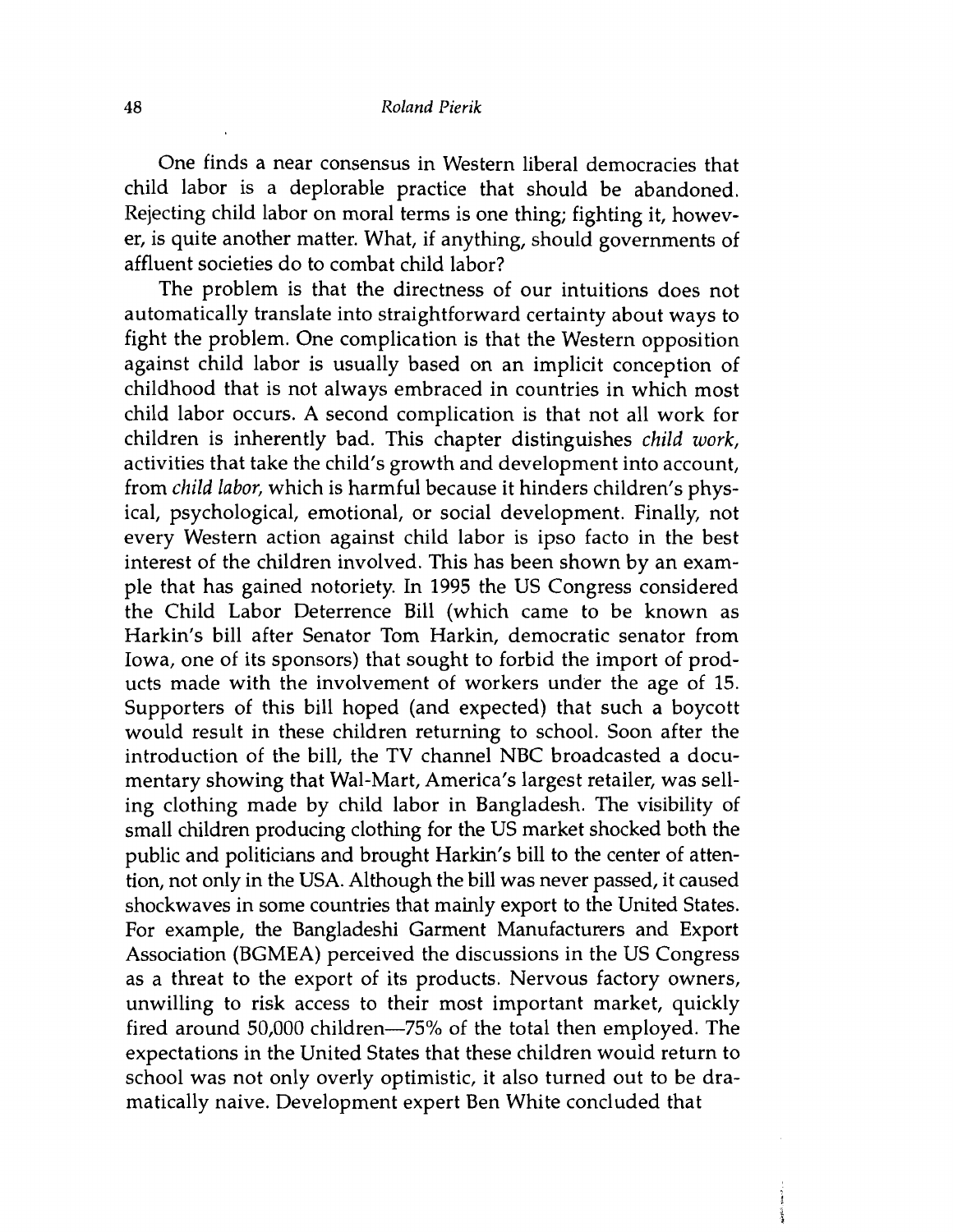not one of the dismissed children had gone back to school. Half of them had found other occupations (mainly in informal-sector and street activities, including domestic service, brick-chipping, selling flowers on the street and prostitution) but with greatly reduced earn ings while the other half were actively seeking work. The children still working in the garment factories had better nutrition and better health care than those who had been dismissed.

One lesson to be learned here is that economic boycotts are not the best strategy against child labor and, as the example shows, may have even the opposite effects from those intended. Boycotts only affect businesses that export goods, and these only employ 5% of working children. Therefore, trade sanctions against products produced by child labor are unlikely to have a significant effect on the occurrence of child labor. More generally, the lesson is that Western policies toward child labor applied to developing countries should not be based on impulse, emotion, or good intentions but instead on careful analysis and research. Since such policies aim to combat practices in another country, policy makers should be aware of the many pitfalls risked by intervention in the complex interactions of family choices and market structures. Moreover, such policies need to recognize the forces that give rise to child labor in the first place and that will most likely respond to any attempt to intervene.

### **Two Differences**

There exist two differences between Western countries and developing countries that must be taken into account if Western governments are to successfully enact policies against child labor abroad. One cannot emphasize too strongly the importance of socioeconomic differences and cultural differences among developed and developing nations. For one thing, it should be acknowledged that the socioeconomic, political, and infrastructural situation in Bangladesh or India is very different from that in the US or European countries. Policies such as boycotts focus only on the effects of child labor--its products-but typically fail to investigate the structural reasons for the occurrence of child labor, namely poverty.

Prohibition of child labor is a prudent policy only in the presence of alternative ways to provide for, or increase, the family income. Even poor parents do not send their children to work if they can prevent it. Indeed, development scholar Kaushik Basu argues that in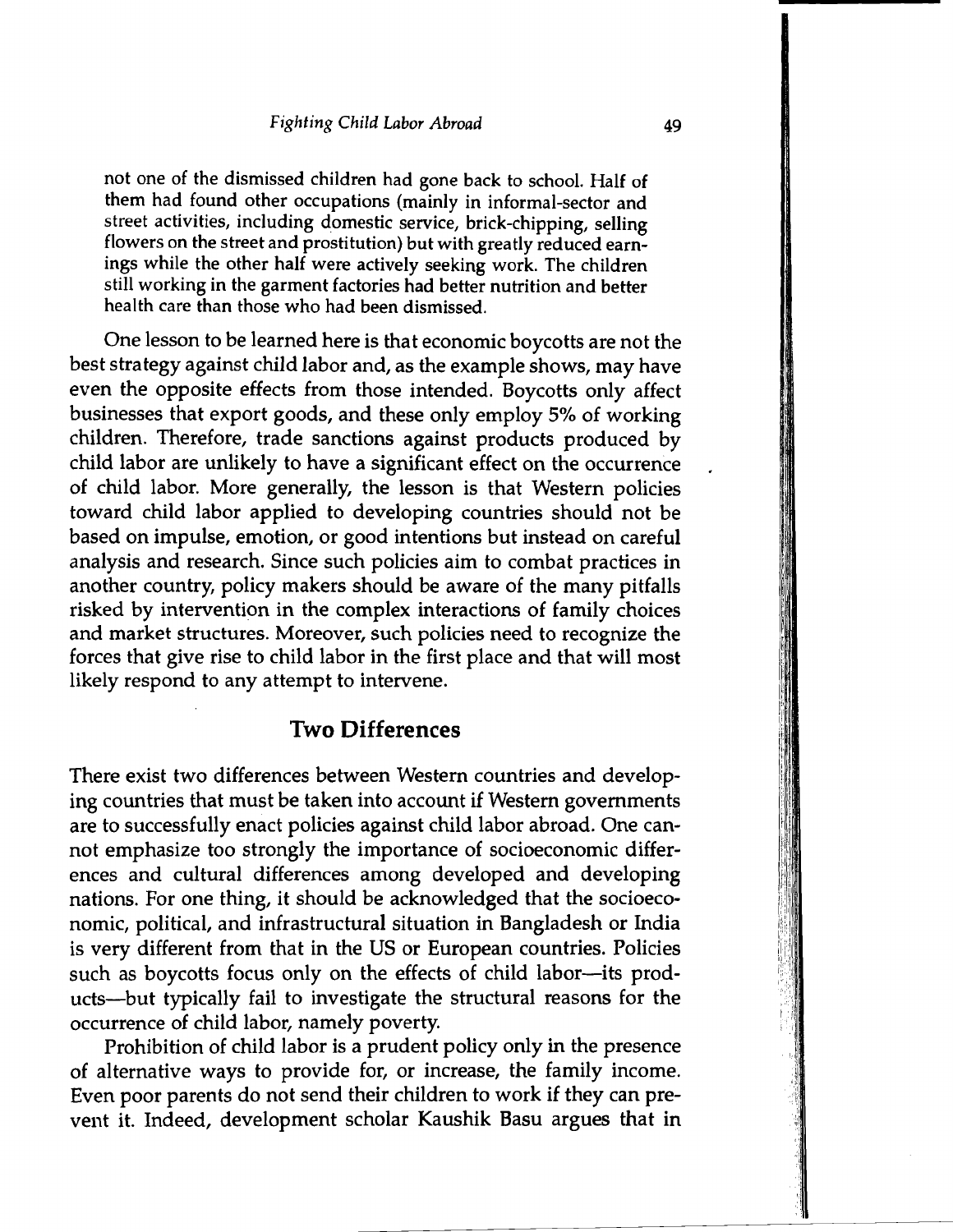#### 50 *Roland Pierik*

very poor regions the alternative to child labor may be very harshacute hunger or even starvation. Boycotts as proposed in Harkin's bill are counterproductive: children that work in the "export industry" usually work in comparatively good conditions. If they lose their jobs, and if the reasons why they work are not addressed, they may be forced into worse, more dangerous, and less well paid jobs. Moreover, an important assumption justifying Harkin's bill was that if children do not work, they would automatically return to school. Again, things are more complicated, because parental choices are affected by many factors. Schooling is only a viable alternative for child labor if it is within reach. For one thing, schooling should be affordable and several costs have to be taken into account: direct costs (e.g., school fees) and additional costs (e.g., school uniforms, books, and other materials). A second factor is the quality of education: if it is of poor quality-due to overcrowded or under-funded schools, under-skilled or apathetic teachers, or inadequate sanitation--then it is not a compelling alternative for child labor. A third factor is the accessibility: the physical distance to school should not be too big.

计计算机 医静脉

In short, Western policies toward child labor abroad must take account of the many differences between Western and developing countries, and not concoct simple analogies with the effects such policies would have in Western societies. Such policies should be based on good knowledge of the socioeconomic, infrastructural, and political characteristics of the society involved.

A second relevant consideration in these debates concerns the differences between developed and developing nations in prevailing ideas about childhood and the role of work and education therein. The conception of childhood is a subject of fierce and continuing discussions. On one hand, one finds general agreement that childhood can be described as a biologically driven natural phenomenon characterized by physical and mental growth stages. On the other hand, childhood is a social construct, and it is interpreted very differently in various cultural contexts. The Western conceptualization can be characterized in terms of a strict separation of childhood from adulthood. Childhood is seen as a "mythic walled garden" of play and study, marked by special dress and literature. It is inspired by the "myth of childhood innocence" where children are happy and separated form the wicked adult world. It is assumed that growing up requires an extended period of socialization and formalized education in schools. Children are therefore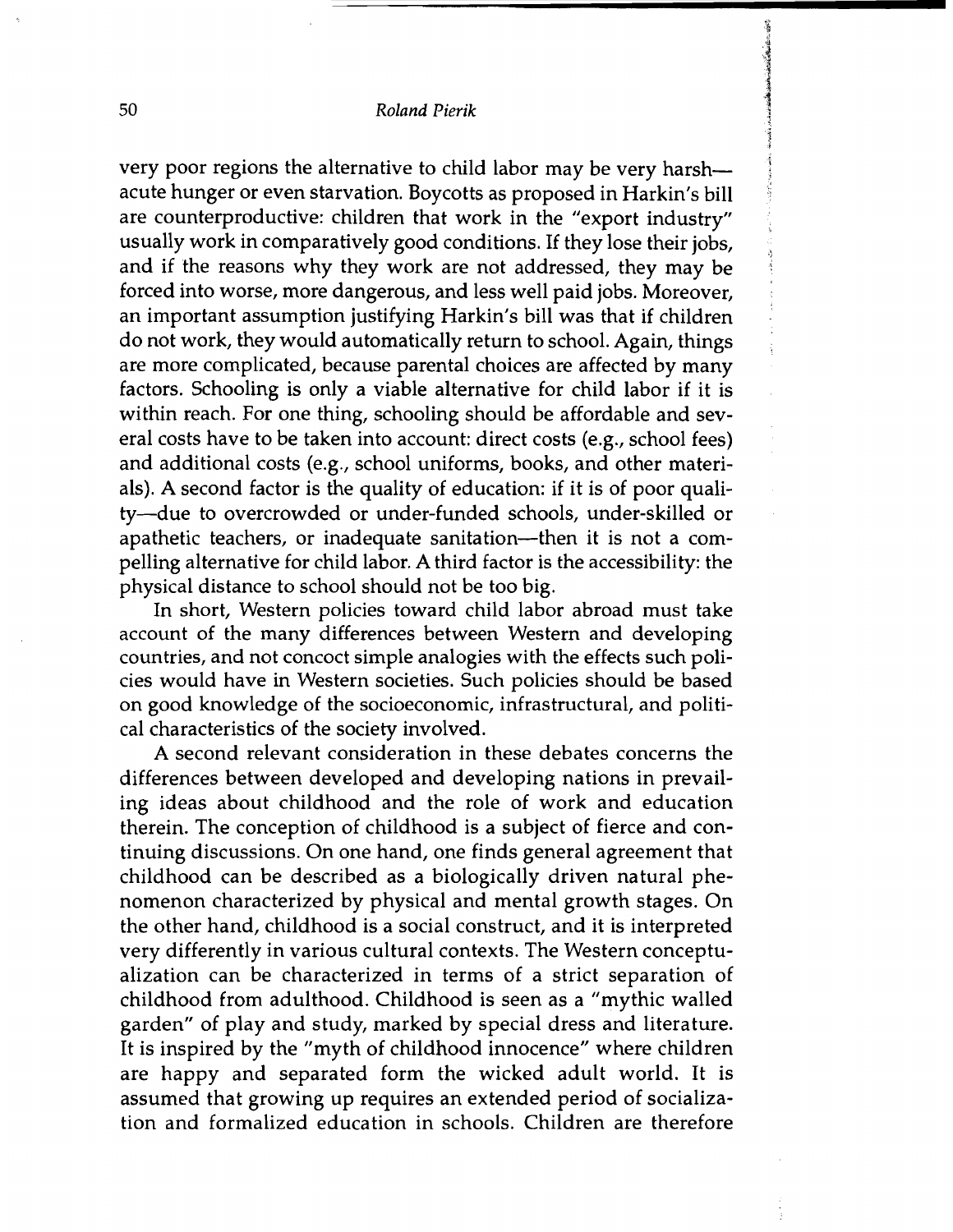discouraged from participation in adult concerns such as economic maintenance.

However, this Western conceptualization of childhood is atypical. Child work in any form has always been part of a wider set of childhood activities; in fact, child work is the norm in most of the world. It is barred in Western society only as a consequence of harsh work conditions and maltreatment resulting from the Industrial Revolution. The Western conceptualization has changed dramatically since then and is therefore unique in historical context, as much as it is unique in comparison with other non-Western societies.

Much work in non-industrialized sectors in developing countries is organized in workshops or family-owned businesses, not in largescale, impersonal factories. The fact that these children work alongside their parents protects them against the forms of exploitation that were common during the heyday of the Industrial Revolution. Such family workshops are typically small and non-industrial. Children learn by doing and there is usually no need for formal education beyond the basic level or high school diploma to work in, and succeed one's parents, in the family-owned businesses. Children's acting in the role of adults is seen as an important element in education in such contexts. Moreover, it is taken as an expression of family unity and solidarity-as it was in Western societies prior to the Industrial Revolution. Work is seen as an important means of teaching and socializing children in their middle childhood-approximately between the ages of 6 and 12. In other cases, parents regard on the job training in apprenticeships as a useful activity that both provides an income and trains the child in skills useful for future employment.

Under specific conditions work can be beneficial for children in some societies. Therefore, we must distinguish *child work*-that is an essential and meaningful part of education and socialization-from *child labor-that* is harmful because it prevents children from receiving an education, or hinders their physical, psychological, social, or emotional development. Of course, it is easier to conceptually distinguish both than to give policy recommendations on where to draw the line. However, any successful policy against child labor should bite this bullet. After all, the alternative strategy of not recognizing the distinction between child work and child labor undermines the plausibility of the struggle against child labor-why would one try to abolish necessary sources of socialization and education? Moreover, given the scarcity of energy and means, it is better to set priorities and

----------------------------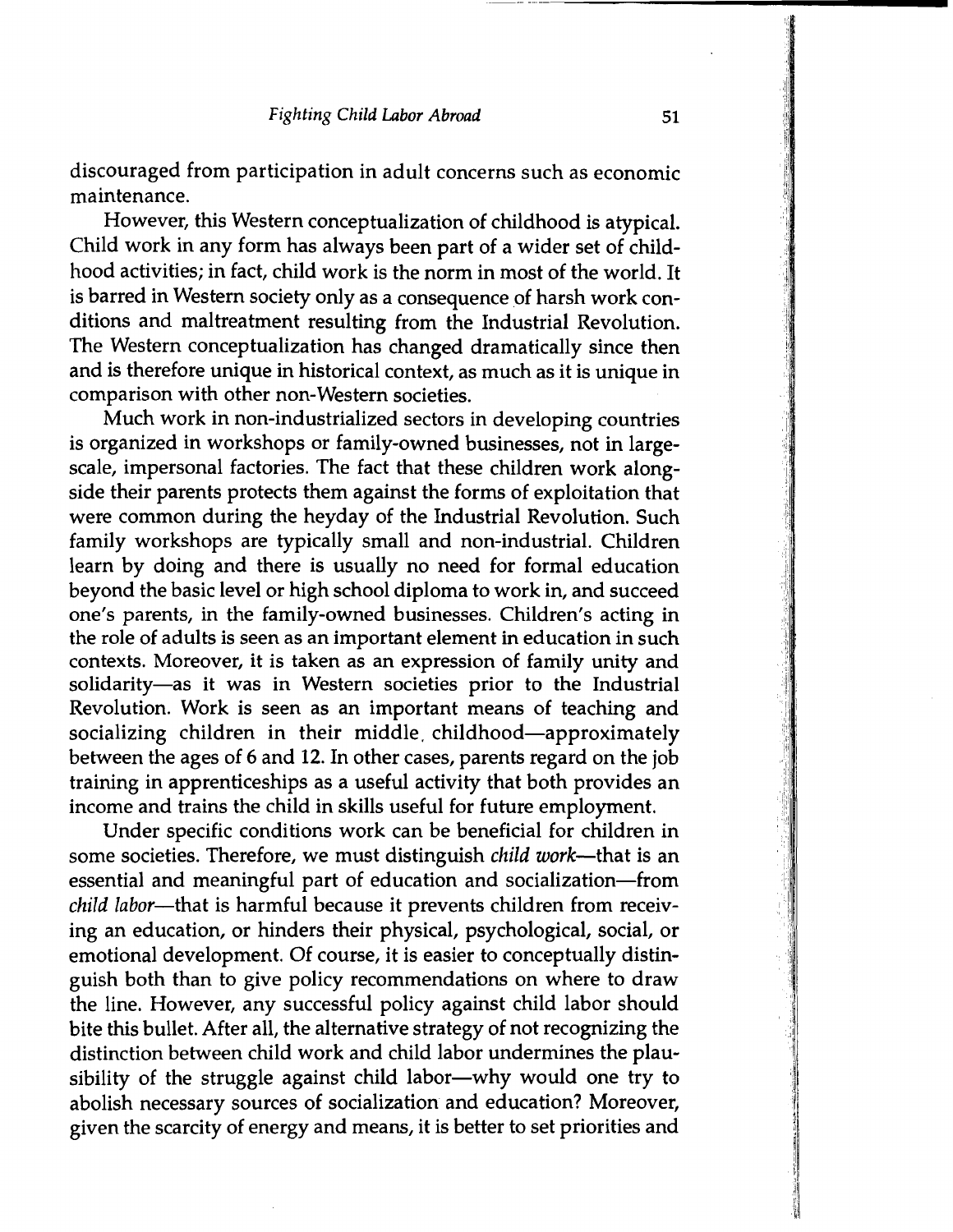start fighting the worst forms of child labor.

Let me return to the Western policies against child labor abroad. I have emphasized some important considerations: the difference in socioeconomic and infrastructural situations, different conceptions about childhood, and the distinction between child work and child labor. Harkin's bill had such unfortunate effects because it was based on over-idealistic and impractical assumptions. However, there are also examples of more successful policies on child labor abroad.

## **Successful Policies against Child Labor**

A policy against child labor that recently gained much critical acclaim is rewarding parents financially for sending their children to school. A good example of such a program is *Oportunidades* in Mexico. This program started in 1997 (until March 2002 the program was called PROGRESA) and pays parents if their children go to school, a stipend that increases with the child's age. The education grants are substantial, about two-thirds of what secondary students would receive for full-time work. In addition, families are also given a grant to provide for the additional costs of education. Moreover, these measures are embedded in a more general program, also focusing on health and nutrition. Such conditional cash transfer programs counteract child labor because they both mitigate the family's need for the child's economic contribution and lower the relative return to work. As such the program reduces child labor, increases educational attainment and improves health and nutrition for children and parents. In their evaluation of the program, Skoufias and Parker argue that

the integrated nature of the program reflects a belief that addressing all dimensions of human capital simultaneously has greater social returns than considering each in isolation. Improved health and nutritional status are not only desirable in themselves, but have an indirect impact through enhancing the effectiveness of education programs, since school attendance and performance are often adversely affected by poor health and nutrition.

The program is effective because it addresses poverty, the root cause of both child labor and low school attendance. In the short term, the program raises family income, lowers the dependence on children's work for the family income, and reduces the cost of attending school. In the long term it can stop the vicious spiral of the dynastic poverty trap, which I discussed in the introduction of this chapter.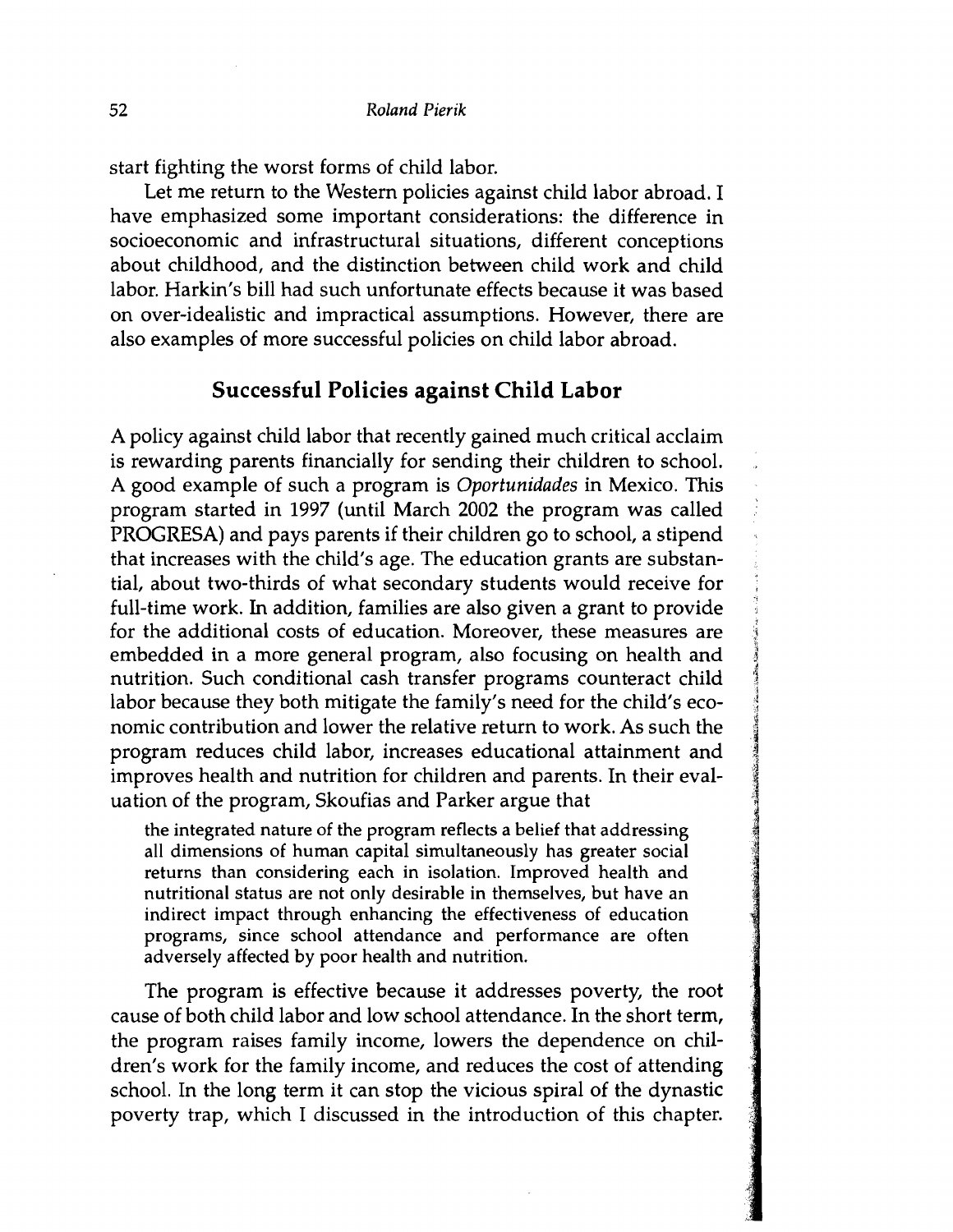Removing the financial limitations of parents enables them to let their children finish their education. If the children enter the labor market as educated laborers they will be able to earn a full family income as adults, making additional income of their own children unnecessary. This enables the next generation also to attend school full time.

Another positive characteristic of the program is that it is administered in a cost-effective manner, with administrative costs of less that 10% of the total budget, which is regarded as quite small, given the complexity of the program. *Oportunidades* seems to be a promising example of a policy against child labor. It not only reduces child labor but also enhances school attention; it is transparent, efficient, and effective.

Even though such programs are cost effective, they might only be partly feasible for governments of developing countries, with little money available. Western governments hoping to curb child labor should support such collaborative measures financially, preferably in cooperation with NGOs who have knowledge of the local situation. A good example of such cooperation can be found in Bangladesh. In the wake of the discussion on Harkin's bill and the sudden dismissal of thousands of children from the garment industry, the Bangladeshi government and garment industry came under intense public scrutiny. This public pressure enabled local NGOs, in cooperation with UNICEF and the ILO, to negotiate a Memorandum of Understanding with the employers (allied in the BGMEA) to phase out child labor. After long and delicate negotiations, a program, more or less similarly to *Oportunidades* in Mexico, has been set up. The work is divided up along competences: the ILO organizes the monitoring system and stipendiums, education facilities are made available by UNICEF, while funding is provided by the US Department of Labor and other Western organizations. Since these programs are targeted to the working children and are efficient, effective, and transparent, cooperation in such programs seems to be a promising option for Western governments that seek to curb child labor abroad.

## **Five Recommendations**

Let me conclude by suggesting five recommendations for Western policy makers that might enable them to avoid pitfalls such as those found in Harkin's bill.

Act collectively. Child labor is a global problem, and can only be fought on a global scale. Policies against child labor can only be suc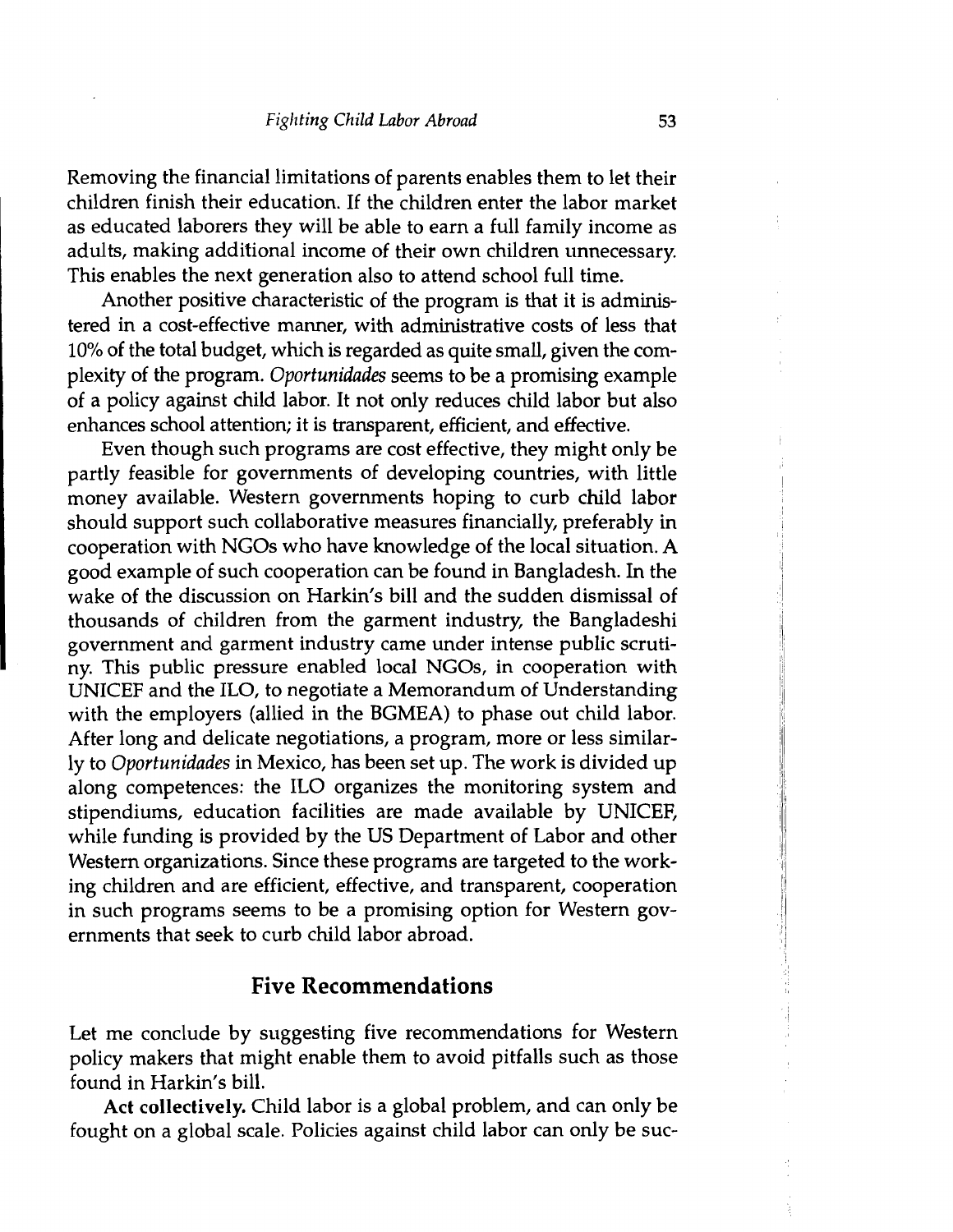cessful if they are the result of international cooperation. Even large countries such as the United States cannot achieve much on their own. Policies must encourage multinational corporations to formulate codes of conduct towards child labor. Governments should also work together in international and supranational organizations such as UNICEF and the ILO. They should cooperate with (international) NGOs that have experience in the field, and support promising projects, as happened in Bangladesh.

**Act contextually.** There is no single simple policy measure that can end child labor. Policies that have been very successful in one context did not work in another context, or even had contrary effects. Before proposing a specific policy, policy makers should be aware of the socioeconomic and infrastructural characteristics of the society involved. Since there exists an emerging body of empirical literature on the effects of different policies against child labor in developing countries, policies should be based on the available information, instead of intuition or good faith.

**Policies should be based on an inclusive conception of childhood.** Although the Western idea of childhood is very atypical, it has been used as a universal model in many conventions, such as those of the ILO. As such, this biased conception has dominated most international discussions on child labor and children's rights. The fight against child labor would be strengthened if conventions and policies were based on a more inclusive conception of childhood, including non-Western ideas on the balance between work and education in socialization. Moreover, one can question whether the romanticized ideal of childhood underlying international conventions is still valid even for Western societies. Indeed, it is an extreme position to argue that delivering newspapers, babysitting, or mowing the lawn after school is an intolerable infringement on someone's childhood. The abolitionist argument, that child employment is ipso facto an offence against childhood, is based on a romantic conception of childhood that is even outdated in Western societies today.

More sensitivity to culture and the way it mediates the effects of experience on children is not the same as defending cultural relativism, or discouraging international action against child labor. Instead, defending a more inclusive conception of childhood as the basis of policies against child labor takes into account a broader representation of human experience than those found in Euro-American values that are currently used.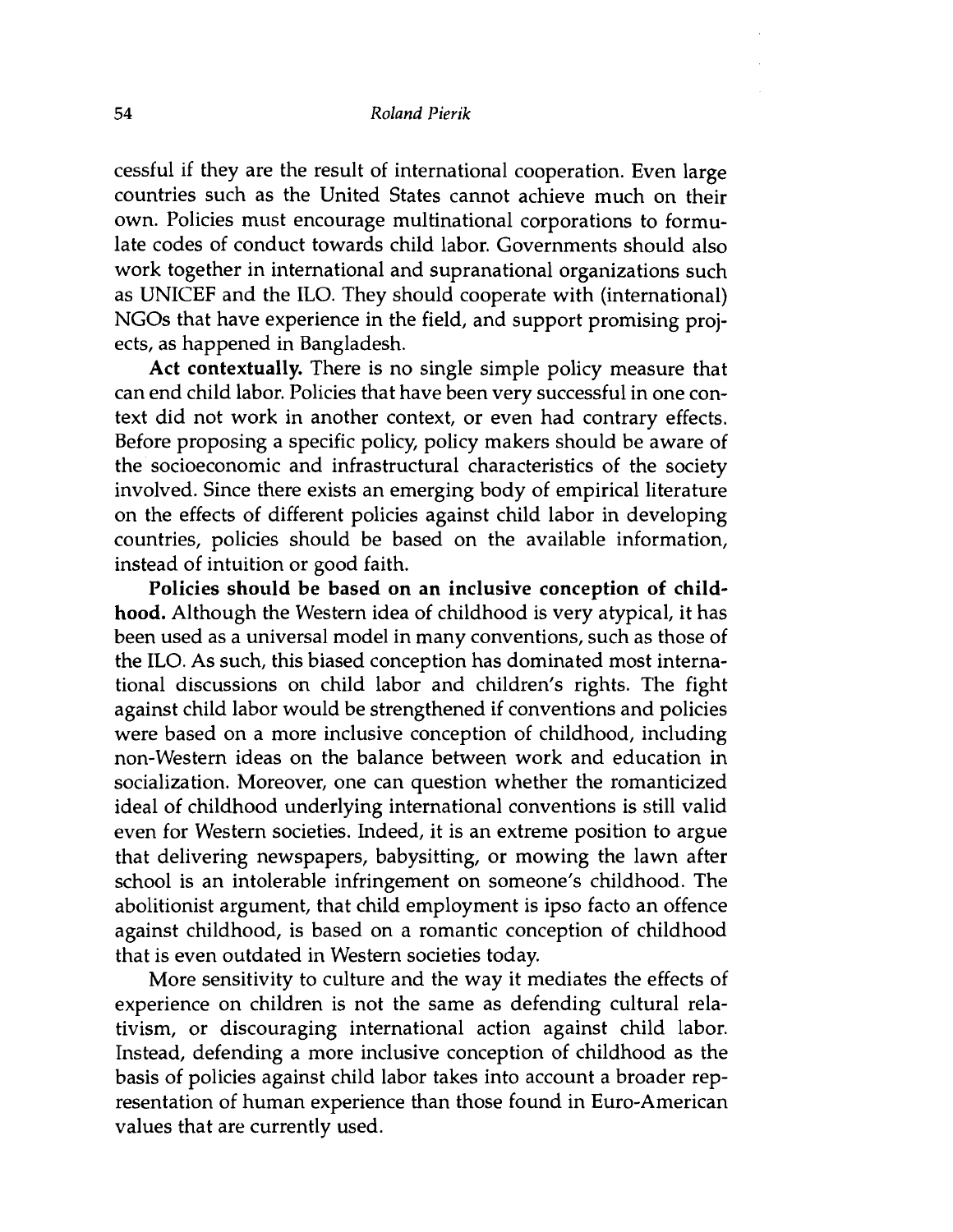Do not propose a global ban on all child labor. Some abolitionist groups argue that all child labor should be banned globally, and that we have only succeeded if all children in the world receive fulltime formal education. However, such policy goals are entirely unrealistic, strategically counterproductive and, as a result, more harmful than they are helpful. There are more than 200 million child laborers today, and the practice has persisted for more than two centuries. This is a huge and complex problem that cannot be solved overnight. Of course, child labor is not desirable in an ideal world. However, abolitionist goals are entirely unrealistic and strategically counterproductive in our non-ideal world. As a result, they do more harm than good. Instead of an abolitionist approach, Western governments should embrace a gradualist approach, ranking several forms of child labor on the basis of harmfulness, making a priority the banning of the worst forms, and proposing different policies for different forms of child labor.

We must first distinguish child work--that is part of education and socialization-from child labor--that is harmful for children. Next, the category of child labor should be divided in the unconditionally worst form of child labor and other forms of child labor. The unconditionally worst form of child labor includes work that hinders the physical, psychological, and social development of children. Work in unhealthy and dangerous environments, full-time work for young children, and working too many hours a day also are among the worst forms of child labor. Most attention should be given to an outright ban of these worst forms of child labor. Although such a ban might have negative effects on the poorest families in the short run, it seems pointless to allow dangerous labor for children who cannot properly assess the long-term damage these jobs can cause (and whose parents also may be unable to make such an assessment). Governments should take collective action to single out these worst forms and create, implement, and monitor internationally accepted norms to abolish them. A good example is ILO Convention 182 (1999) that defines and prohibits the worst forms of child labor. The change of terminology is evident: from a rhetoric notion like the "total abolition of child labor" in the earlier conventions to a limitation of, and focus on, the worst forms thereof.

Distinguishing the unconditionally worst form of child labor from less harmful forms implies that the latter, at least for the near future, may have to be tolerated. Toleration does not imply indifference but a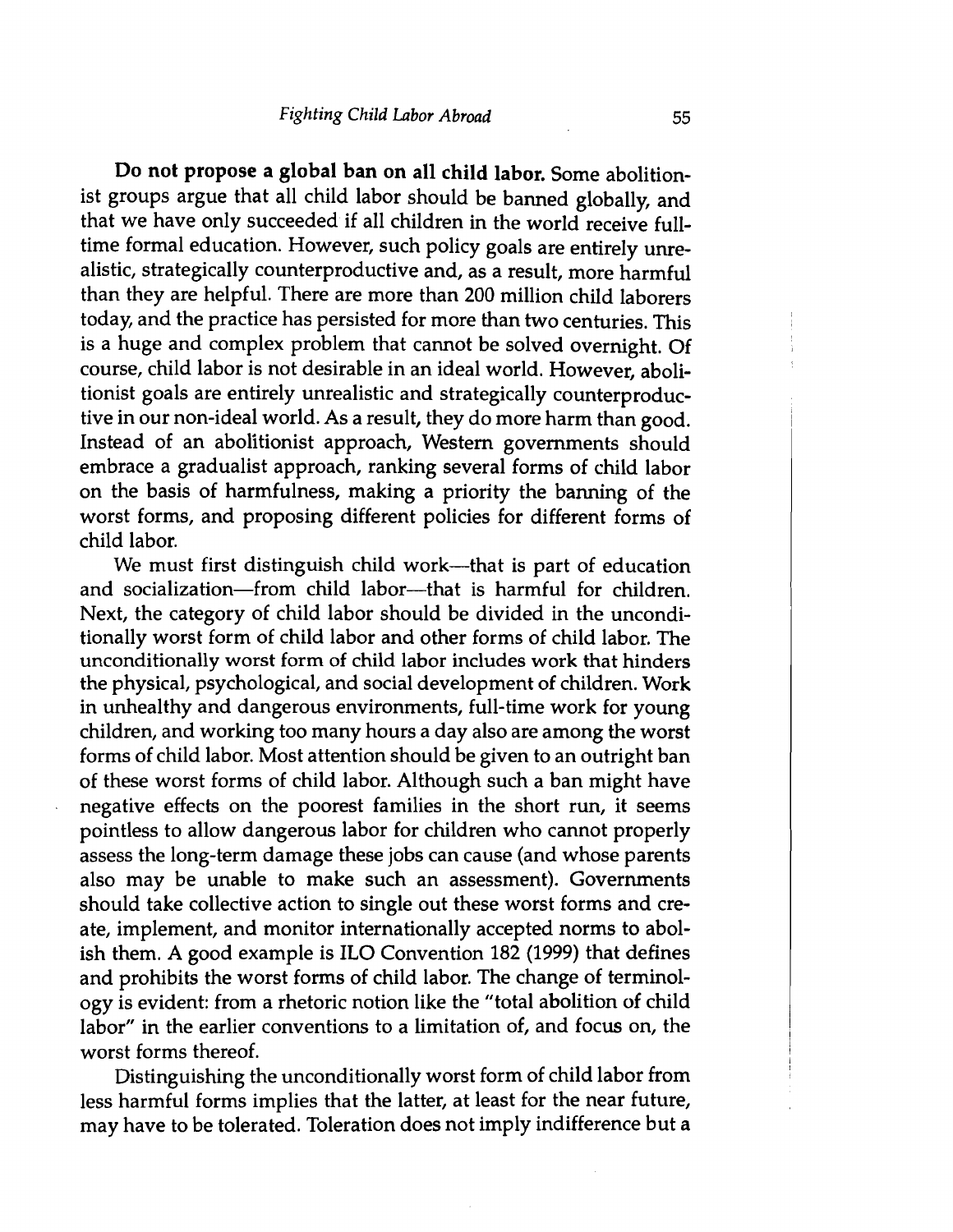sense of realism. If we cannot ban all child labor we should prioritize on the worst forms. Moreover, banning is not the only policy available. Not rigidly fixing on a ban enables policy makers to consider alternatives, for example, policies to improve the working conditions, or policies that combine part-time work for these children with parttime education.

Do not only focus on legal coercive measures, but also consider collaborative measures. Most policies against child labor take the form of coercive measures intended to forbid child labor legally. Harkin's bill, for example, proposed a legal prohibition of the importation of commodities made by child labor. Coercive measures are important but have to be used carefully; they should be applied only against the worst forms of child labor. Besides legal measures, Western governments could also engage in collaborative initiatives. Such initiatives should be designed to alter the (economic) environment of decision makers (parents and employers), rendering them more willing to let children stay out of work and spend more time on schooling and other activities. These measures do not necessarily need a legislative backup. Collaborative measures are more appropriate for those forms of child labor that are less urgent. Since parents typically want to keep their children out of the workplace and in school, collaborative measures are more successful than legal bans on child labor. The *Oportunidades* program discussed above provides a good example of such a collaborative policy. However, such policies might not be feasible for governments of developing countries, with little money for such incentives. Western governments hoping to curb child labor would do well to support collaborative measures financially by, for instance, fighting poverty, raising the income of parents so that the children don't have to work, supporting policies that keep children in schools, building schools, and many other initiatives.

Child labor today is not an isolated phenomenon in developing countries because, as a result of globalization, all states in the contemporary world are connected in one global economy. Child labor is a symptom of current global inequality, and Western states are not innocent bystanders. The fight against child labor should not be separated from the issue of global inequality. Any action by Western governments against child labor is futile, implausible, and not reciprocal if that action does not also reflect their own responsibility in creating and sustaining child labor. Western governments should accept that child labor is a complex issue and set as a priority elimination of its

ن<br>په